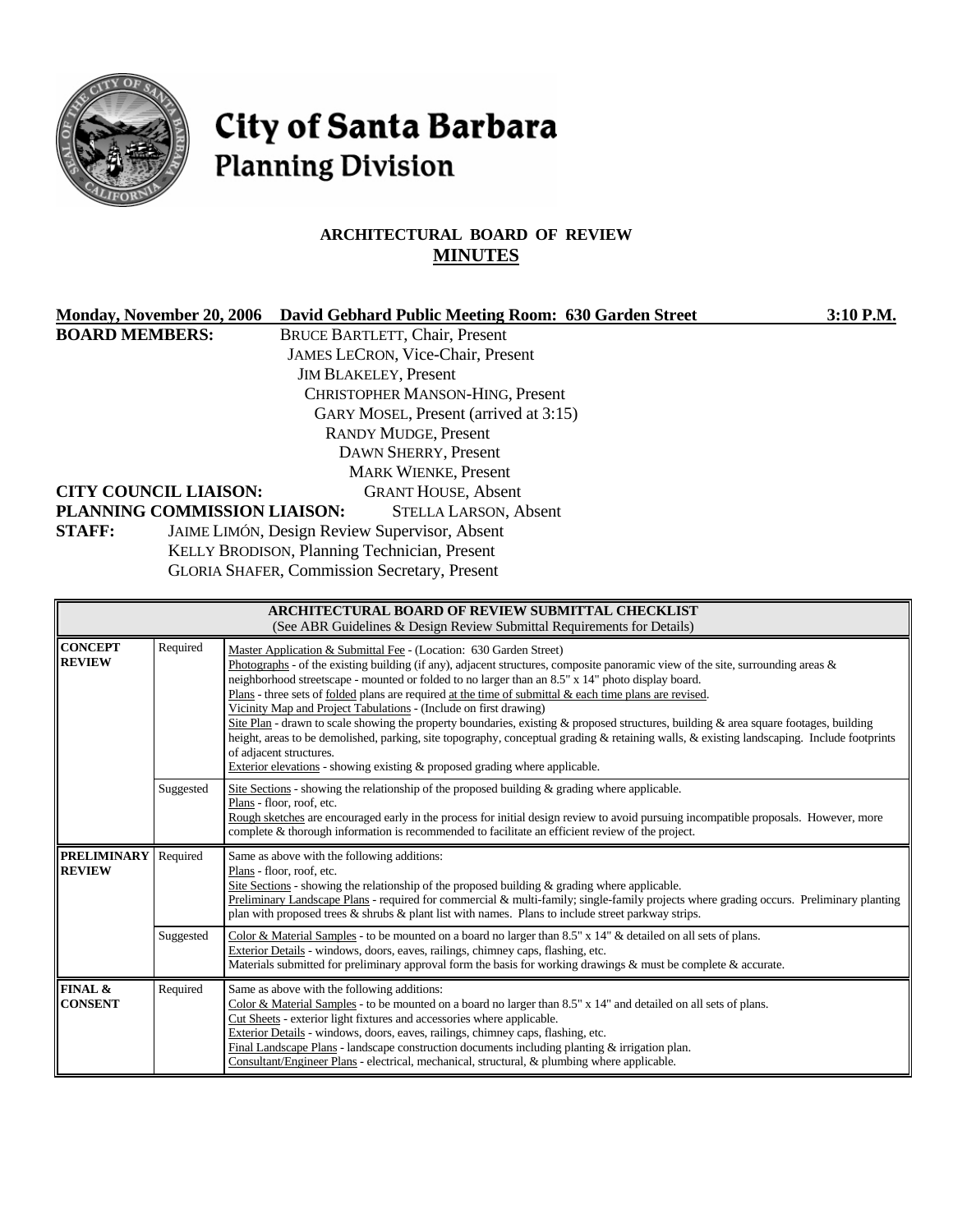#### **PLEASE BE ADVISED**

- The approximate time the project will be reviewed is listed to the left of each item. It is suggested that applicants arrive 15 minutes early. The agenda schedule is subject to change as cancellations occur. Staff will notify applicants of time changes.
- The applicant's presence is required. If an applicant is not present, the item will be postponed indefinitely. If an applicant cancels or postpones an item without providing advance notice, the item will be postponed indefinitely and will not be placed on the following Architectural Board of Review (ABR) agenda. In order to reschedule the item for review, a rescheduling fee will be paid and the applicant must fill out and file a Supplemental Application Form at 630 Garden Street (Community Development Department) in addition to submitting appropriate plans.
- All approvals made by the ABR are based on compliance with Municipal Code Chapter 22.68 and with adopted ABR guidelines. Some agenda items have received a mailed notice and are subject to a public hearing.
- The ABR may grant an approval for any project scheduled on the agenda if sufficient information has been provided and no other discretionary review is required. Substitution of plans is not allowed, if revised plans differing from the submittal sets are brought to the meeting, motions for preliminary or final approval will be contingent upon staff review for code compliance.
- The Board may refer items to the Consent Calendar for Preliminary and Final Architectural Board of Review approval.
- Preliminary and Final Architectural Board of Review approval is valid for one year from the date of the approval unless a time extension or Building Permit has been granted.
- **Items before the Board may be appealed to the City Council. For further information on appeals, contact the Planning Division Staff or the City Clerk's Office. Said appeal must be in writing and must be filed with the City Clerk at City Hall within ten (10) calendar days of the meeting at which the Board took action or rendered its decision. The scope of this project may be modified under further review.**
- **AMERICANS WITH DISABILITIES ACT:** In compliance with the Americans with Disabilities Act, if you need special assistance to participate in this meeting, please contact the Planning Division at (805) 564-5470. Notification at least 48 hours prior to the meeting will enable the City to make reasonable arrangements.
- **AGENDAS, MINUTES and REPORTS**: Copies of all documents relating to agenda items are available for review at 630 Garden St. and agendas and minutes are posted online at [www.SantaBarbaraCa.gov](http://www.santabarbaraca.gov/) If you have any questions or wish to review the plans, please contact Kelly Brodison, at (805) 564-5470 between the hours of 8:30 a.m. to noon and 1:00 p.m. to 4:00 p.m., Monday through Friday.

#### **LICENSING ADVISORY:**

The Business and Professions Code of the State of California and the Municipal Code of the City of Santa Barbara restrict preparation of plans for certain project types to licensed professionals. Applicants are encouraged to consult with Building and Safety Staff or Planning Staff to verify requirements for their specific projects.

Unlicensed persons are limited to the preparation of plans for:

- $\triangleright$  Single or multiple family dwellings not to exceed four (4) units per lot, of wood frame construction, and not more than two stories and basement in height;
- ¾ Non-structural changes to storefronts; and,
- $\blacktriangleright$  Landscaping for single-family dwellings, or projects consisting solely of landscaping of not more than 5,000 square feet.

#### **NOTICE:**

- 1. That on Thursday, November 17, 2006 at 4:00 p.m., this Agenda was duly posted on the indoor and outdoor bulletin boards at the Community Development Department, 630 Garden Street, and online at www.SantaBarbaraCa.gov.
- 2. This regular meeting of the Architectural Board of Review will be broadcast live and rebroadcast in its entirety on Wednesday at 8:00 a.m. on Channel 18.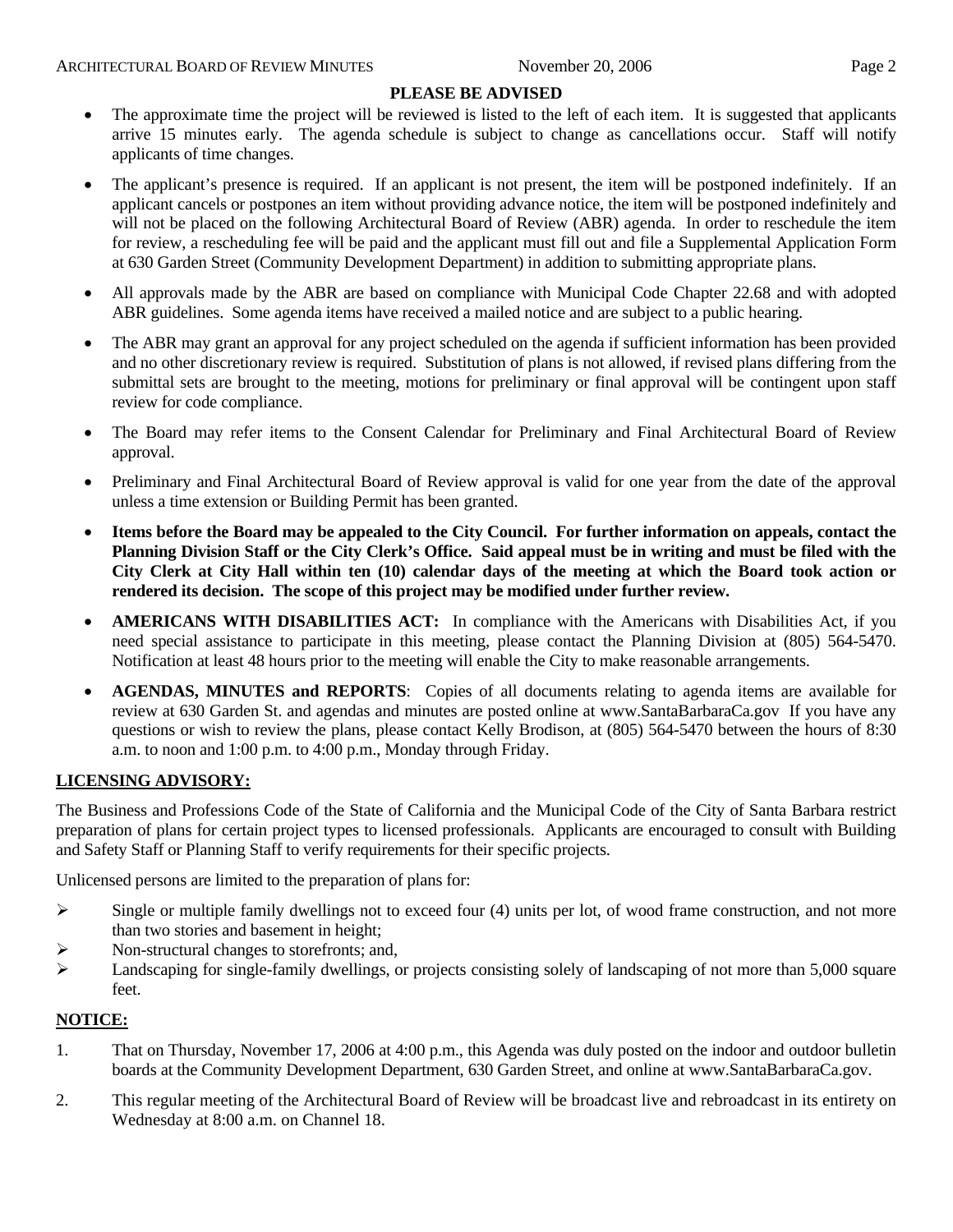A. Public Comment:

Any member of the public may address the Architectural Board of Review for up to two minutes on any subject within their jurisdiction that is not scheduled for a public discussion before the Board on that day. The total time for this item is ten minutes. (Public comment for items scheduled on today's agenda will be taken at the time the item is heard.)

No public comment.

B. Approval of the minutes.

Motion: Approval of the minutes of the Architectural Board of Review meeting of November 13, 2006, with corrections. Action: Manson-Hing/Mudge, 7/0/0. Motion carried. (Sherry absent.)

C. Consent Calendar.

Motion: Ratify the Consent Calendar. The Consent Calendar was reviewed by Member Wienke with the exception of the landscaping for Items D, reviewed by Jim LeCron. Action: LeCron/Mudge, 7/0/0. Motion carried. (Sherry absent.)

> Member Wienke reported that item K, 3475 Marina, was referred back to the Full Board and that adjacent neighbors have concerns that the wall will be so high as to block their view of the ocean. Item H, 3343 State Street, Via Maestro 42, has issues concerning the request to install a retractable awning that does not match the architecture. The applicant was instructed to look for better examples.

- D. Announcements, requests by applicants for continuances and withdrawals, future agenda items, and appeals.
	- 1. Ms. Brodison made the following announcements:
		- a) Dawn Sherry will not attend the meeting.
		- b) On Wednesday, December 13, 2006, there will be a joint meeting of the ABR and HLC to review the airline terminal project.
	- 2. Member LeCron announced that he will step down from Item 8, 2515 Medcliff Road.
	- 3. Chair Bartlett announced that the Board would review Item 1, Highway 101 MST2004-00691 and Item 2, Highway 101 MST2004-00701, in reverse order.
- E. Subcommittee Reports.

No subcommittee reports.

F. Possible Ordinance Violations.

No reported violations.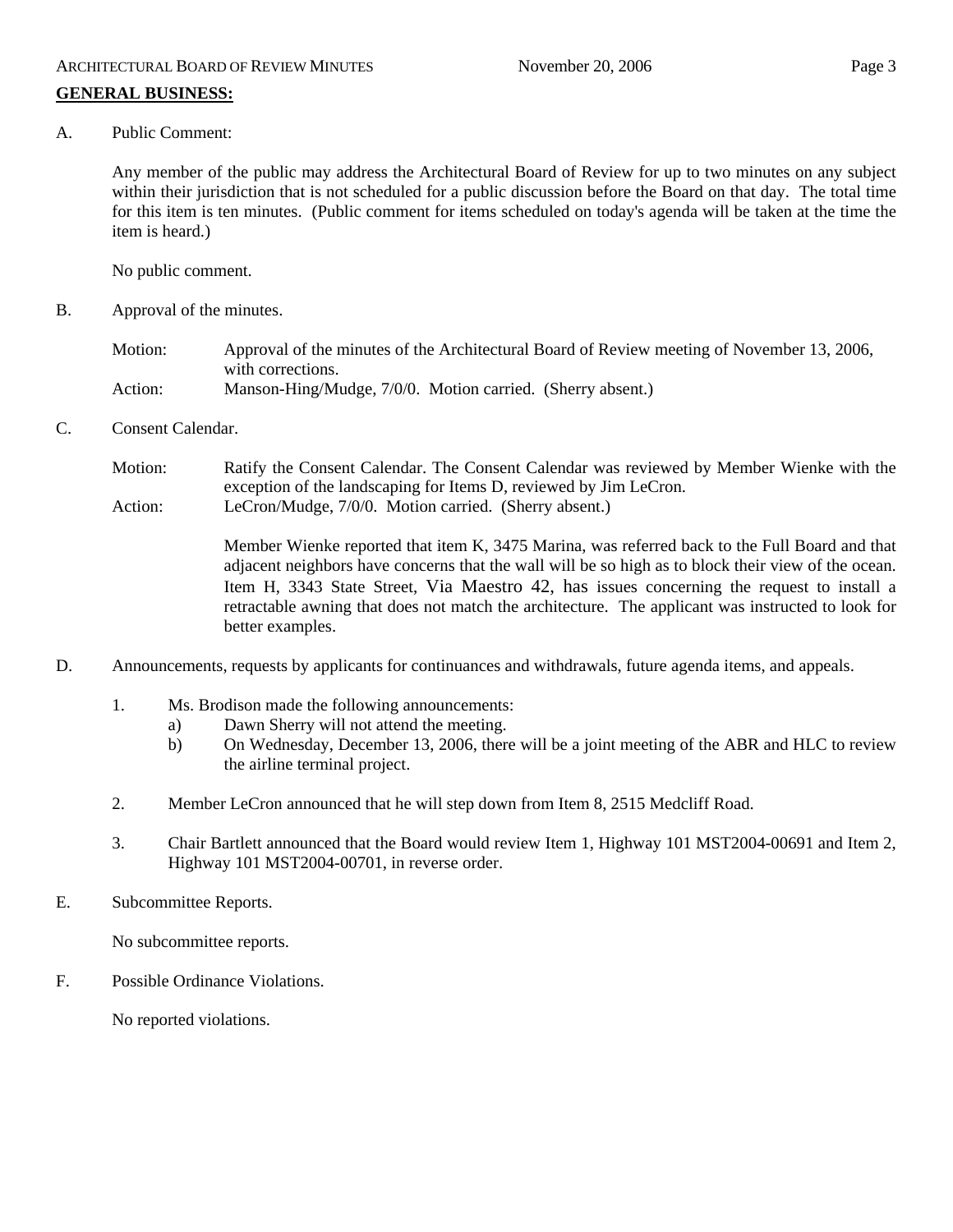# **REVIEW AFTER FINAL**

#### **1. CITYWIDE - U.S. HWY 101** ? Zone

|            | <b>Assessor's Parcel Number:</b> | 099-MSC-0PW |
|------------|----------------------------------|-------------|
|            | <b>Application Number:</b>       |             |
| Owner:     | City of Santa Barbara            |             |
| Applicant: | <b>Scott Eades, Caltrans</b>     |             |

(Caltrans Highway 101 Milpas to Hot Springs/Cabrillo Operational Improvements Project. Project components include: a third southbound land; northbound auxiliary lanes at Cabrillo to Salinas, and Salinas to Milpas; bridge replacement at Sycamore Creek; new undercrossing at Cacique Street between Milpas and Alisos; various interchange and ramp modifications, retaining and soundwall improvements; and landscape improvements. Additional improvements on adjacent surface street connections at Los Patos intersection, Butterfly Lane, Indio Muerto, and Old Coast Highway would also be provided.)

**(Review After Final for changes to the Landscape Plan in the Caltrans Right of Way and on the railroad property along the southbound lanes resulting in smaller land acquisitions than originally anticipated, modified guardrail south of Cabrillo Boulevard and a modified overhead sign near Salinas Street.)** 

(3:45)

Present: Peter New, David Beard and Scott Eades, Caltrans representatives.

Mr. New stated that the three areas of discussion will consist of: 1. landscaping changes triggered by right-of-way changes; 2. installation of a concrete barrier; and 3. revision of signage. Mr. New provided detailed information about the landscape barrier changes, and Mr. Beard provided information about signage changes. The Board was provided a site plan sheet that combined all of the site plan sheets into one view demonstrating all of the proposed changes.

#### Board Comments (condensed):

- Mosel: Prefers the post and rail system, as it allows views of the landscape. A concrete barrier will leave an indelible mark. The lower landscape is essentially worthless with the concrete system in place.
- Wienke: Prefers the concrete barrier as they are safer than a guardrail, cleaner (no animals or people crawling under them), likes the idea of planting being as close as possible to them. It is a noise barrier problem that is being solved.
- Manson-Hing: Prefers the post and rail system. Less of a concrete flow from end to end is not appealing.
- Mudge: The concrete barrier further depletes the aesthetic quality of the City. Eventually we will have a concrete barrier running down the freeway from Carpenteria to Goleta. Sticking to the theme we have chosen and given the treatment to the bridges, etc., is the best effort we can do.
- Mosel: We have very few concrete barriers on the slow lane side of the freeway, most of that is guardrails from Carpenteria to Goleta, unless there is a sound wall on the outside.
- Blakeley: Not in favor of the sound barrier.
- Bartlett: The majority of the Board is in favor of the previous design that received final approval.
- Mudge: A good job has been done with relocating the trees from the Cacique under-crossing area; however, along the bird area I am a little concerned. I look to the applicant to modify the shrub planting palette to give the variety that is being lost in the trees. Provide some shrubs that are of a larger scale, like the Italian Buckthorn presented, to provide screening.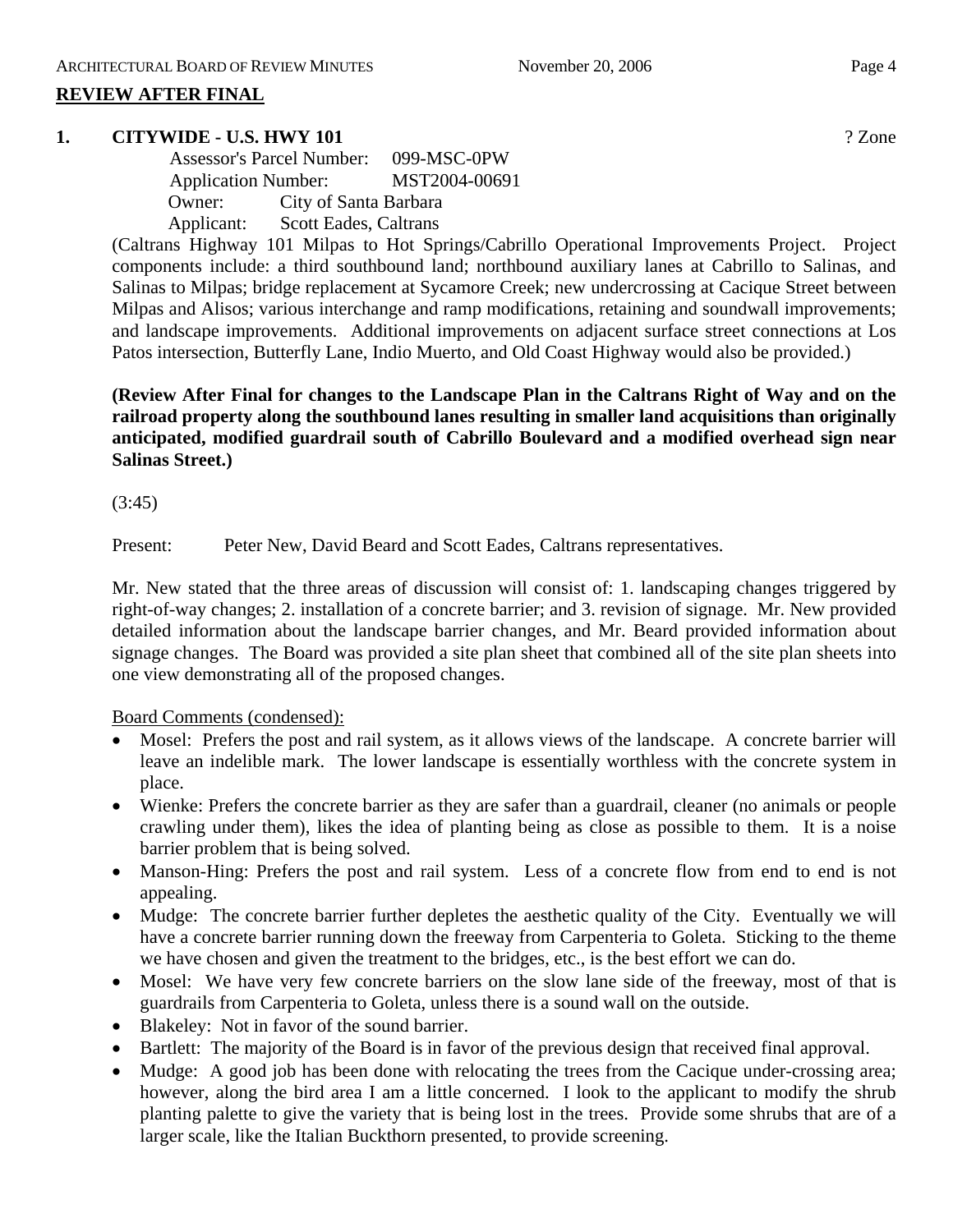#### ARCHITECTURAL BOARD OF REVIEW MINUTES November 20, 2006 Page 5

• LeCron, the signage change is better. The increase is only three feet and it removes the awkward blank space.

# Motion pertaining to the concrete barrier changes:

| <b>Motion:</b> | Final Approval of the Review After Final with the following comment:                       |  |  |
|----------------|--------------------------------------------------------------------------------------------|--|--|
|                | As to the concrete barrier changes in the median along the south bound lanes, south of the |  |  |
|                | Cabrillo undercrossing: The majority of the Boards find the proposed revision to be less   |  |  |
|                | desirable than the prior approved metal beam guardrail solution.                           |  |  |
| Action:        | Mosel/Manson-Hing, 5/2/0. Motion carried. LeCron and Wienke opposed.                       |  |  |

Motion pertaining to the landscape changes:

# **Motion: Continued to the Consent Calendar with the following comments:**

**1)** The applicant shall modify the shrub palette to replace the variety that is being lost with removal of the trees. Provide shrubs that are of a larger scale to provide screening, similar to the presented Italian Buckthorn, as presented. **2)** The Board understands the new plan is a Plan B alternative; the previously approved presentation, Plan A, is the desired solution. Plan B is only to be used if the right of way acquisition is not able to occur.

Action: Mudge/Manson-Hing, 7/0/0. (Sherry absent.)

# Motion pertaining to the signage change:

| <b>Motion:</b> |                                        | Final Approval of the Review After Final for the proposed signage changes. |
|----------------|----------------------------------------|----------------------------------------------------------------------------|
| Action:        | LeCron/Wienke, 7/0/0. (Sherry absent.) |                                                                            |

# **CONCEPT REVIEW - NEW ITEM**

# **2. CITYWIDE - U.S. HIGHWAY 101**

 Assessor's Parcel Number: 099-MSC-PW Application Number: MST2004-00701 Owner: City/State Applicant: Michael Sandecki, Caltrans

(This is a request of Caltrans to perform operational improvements between Milpas Street and Hot Springs and Cabrillo Boulevard. The project is a wetland mitigation site situated on Parks and Recreation property consisting of approximately 400 cubic yards of soil and concrete rubble removal to be replaced with landscaping and irrigation. The project requires Planning Commission approval for a Coastal Development Permit.)

# **(PROJECT REQUIRES COMPLIANCE WITH PLANNING COMMISSION RESOLUTION NO. 059-04.)**

(3:29) (Item #2 was heard out of order)

Present: Mike Sandecki, Caltrans Environmental Coordinator;

Mr. Sandecki provided an overview of the proposal, stating that part of the project entails mitigation of a bird refuge wetlands site which will be impacted, and the focus of the discussion is the mitigation site selected to replace the wetlands. He also stated that a separate Coastal Development permit is required for the site. The project received approval from the Parks Commission last week, and will be presented to the Planning Commission on December 7, 2006; positive responses have been received from Fish and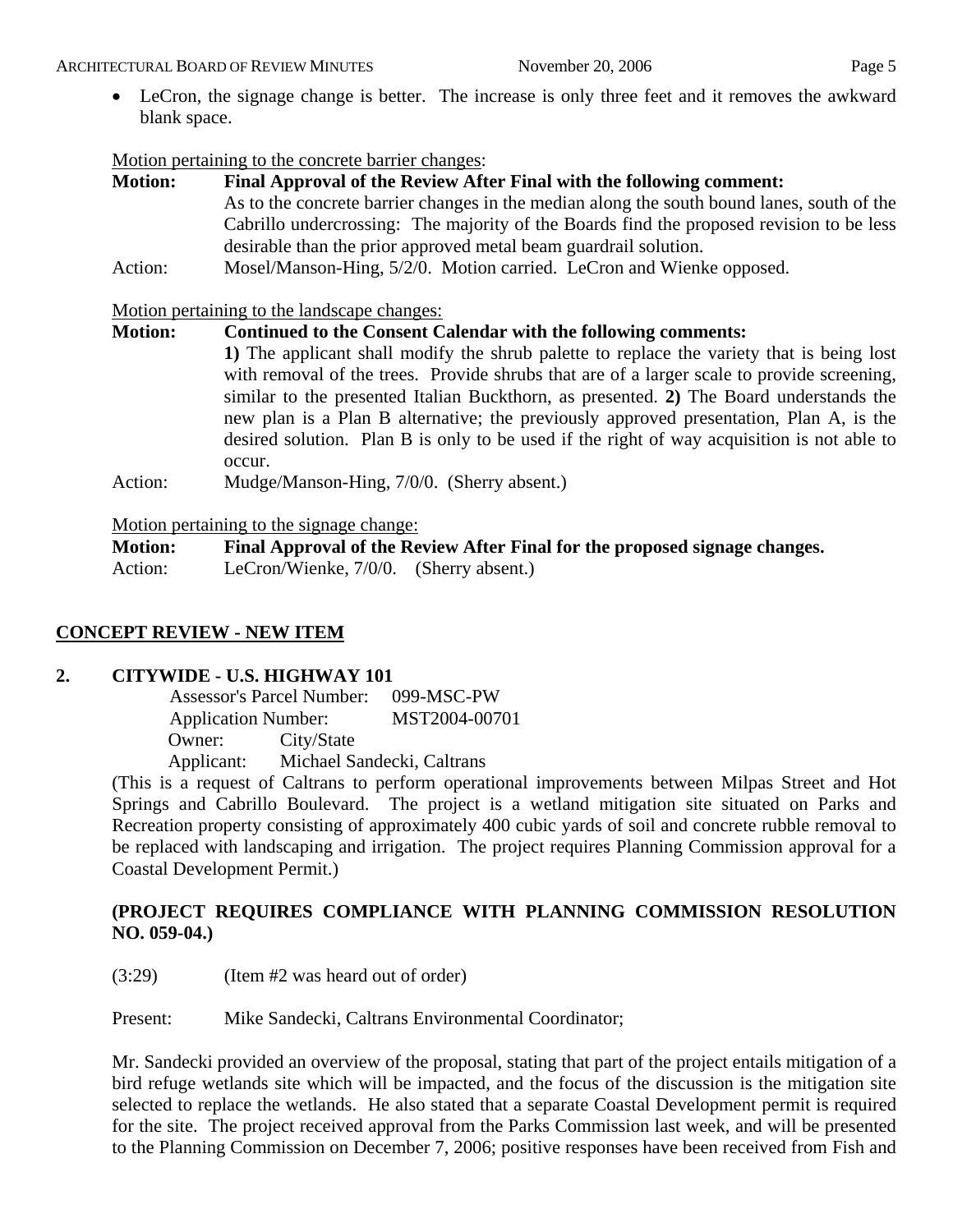Game and the Army Corps of Engineers. The landscape proposal is mitigating for 250 sq ft at a ratio of 5 to 1 of wetlands. The wetlands are a tule marsh between the railroad grade and the highway, before it enters the bird refuge. The site was chosen due to its close proximity to the project impact area.

Board Members Comments and Questions:

- 1. Does the Parks Department have plans to further your work in the future so that the work looks complete up to the bridge?
- 2. On similar banks the Creeks Department has had an open rail wood fence to delineate the edge, any thought given to that?
- 3. I take it you will be removing the concrete rubble.
- 4. Will the Canary Island palm be removed?
- 5. On the plans it appears that the fence is quite a bit beyond the grading line, which puts it beyond the boulder line. Will you run the fence inside the boulders?
- 6. The project will be a vast improvement to the conditions that currently exist.

Mr. Sandecki stated that they are constrained in the amount of work they can do, and there is not a large area between the bridge and where our project will start. They have expressed interest in a split rail fence; however, there is currently a line of boulders which will remain. Caltrans plans to remove 450 cubic yards of concrete rubble and earth. An abandoned cistern well will be taken down to grade. The Canary Island palm will remain. He stated that they don't intend to do any work outside of the boulder line.

**Motion: Continued indefinitely to the Planning Commission with the following comments: 1)** The project will be a vast improvement to the condition that currently exists. **2)** The project is ready for Preliminary Approval. Action: Mudge/Wienke, 7/0/0. Motion carried. (Sherry absent.)

# **CONCEPT REVIEW - NEW ITEM: PUBLIC HEARING**

# **3. 730 MIRAMONTE DR** A-1/E-1 Zone

 Assessor's Parcel Number: 035-050-060 Application Number: MST2006-00234 Owner: Driscoll-Roche Katherine Architect: Smith Engineering Applicant: Don Katich

(Proposal for approval of "as-built" work for KEYT consisting of two antennas, a fence, and exterior lighting. The proposal also includes the removal two antennas and a concrete ramp, and the relocating of one antenna and two air conditioning units. The antenna facility is located on the 97,574 square foot parcel and the project requires a Substantial Conformance Determination at Planning Commission.)

# **(COMMENTS ONLY; PROJECT REQUIRES ENVIRONMENTAL ASSESSMENT AND PLANNING COMMISSION APPROVAL.)**

# (4:40)

Present: Don Katich, Applicant; Kathy Jacquemin, KEYT General Manager; Dave Williams, KEYT Chief Engineer.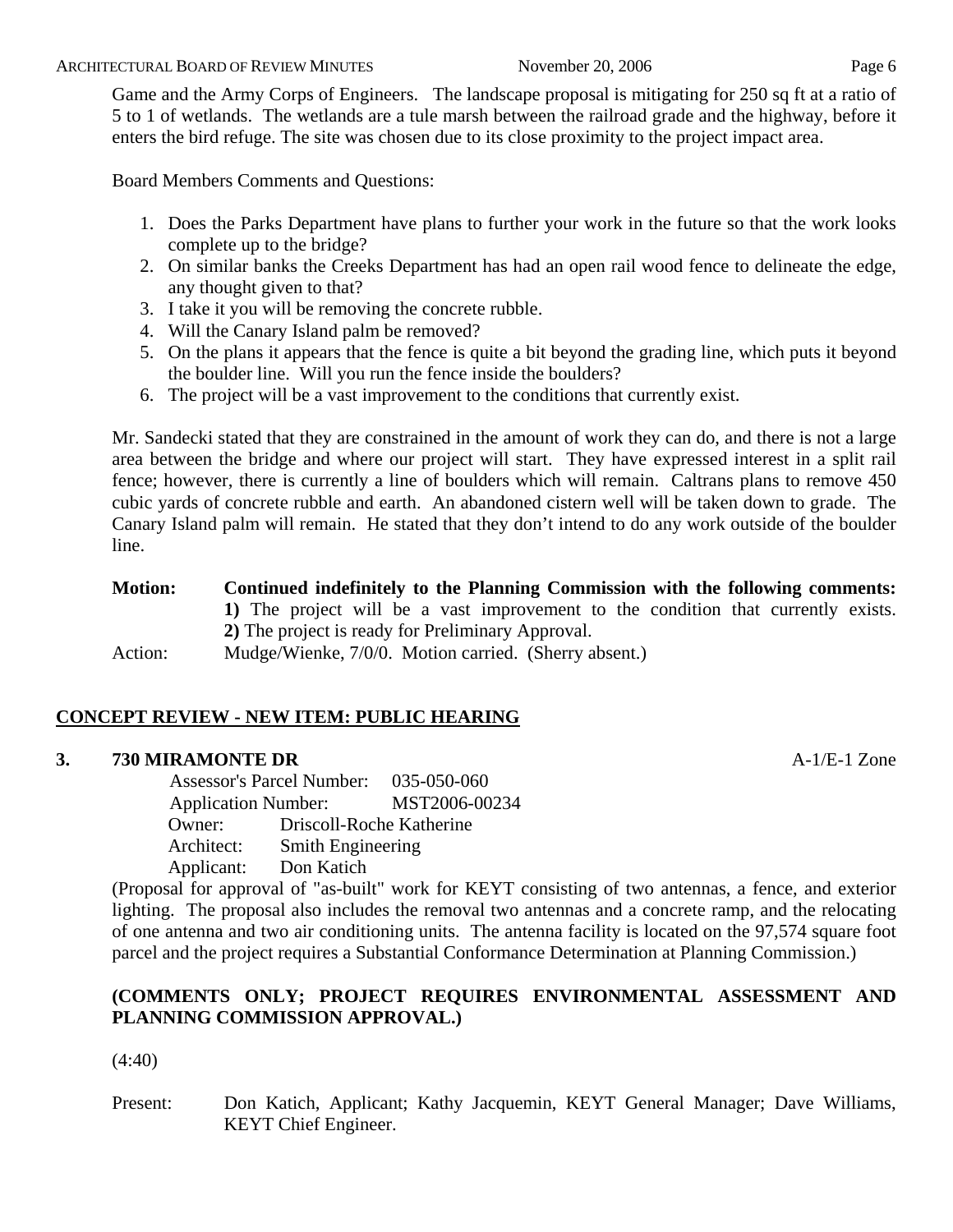Public comment opened at 4:51 p.m.

Written comments from John Fritsche, resident, in favor of the project, were read into the record by Chair Bartlett.

David Franks, resident, opposed, provided the Board with photo documentation.

Lois Franks, resident, expressed concern with antennae equipment, etc., being added piece meal.

Public comment closed at 455 p.m.

**Motion: Continued indefinitely to the Planning Commission with the following comments: 1)** The Board is concerned with the apparent lack of master planning for the improvements that have occurred on the site, especially in the area directly abutting the residentially zoned properties. **2)** The proposed corrections are beneficial to the neighbors but there needs to be more attention to landscape buffering between the modular structures located adjacent to the easterly property line. **3)** The relocation of the satellite dishes further from the property line is an enhancement, and the removal of the redundant antennae are supported by the Board. **4)** Provide a focused landscape plan that addresses privacy concerns to residential neighbors and an alternative for the fiberglass/plastic fence that screens the satellite dishes. **5)** There is also concern for the parking lot lighting; demonstrate that there is no glare to neighbors or night flow from this prominent position. **6)** The proposed timer is a good addition to the TV Hill light. The timing should be reduced to a minimal time frame to minimize impacts to neighbors and the freeway below. **7)** As to the HVAC improvements that have occurred on the roof: the Board would prefer to see a parapet screen as opposed to the proposed painted duct solution. **8)** Removal of the old ramp is supported by the Board. **9)** Incorporate the Fire Department's requirements for landscape into the Landscape Plan, so the Board can see the screening that is to remain.

Action: Mosel/Blakeley, 7/0/0. (Sherry absent.)

# **CONCEPT REVIEW - NEW ITEM: PUBLIC HEARING**

# **4. 1030 ARBOLADO RD** E-1 Zone

 Assessor's Parcel Number: 019-220-031 Application Number: MST2006-00644 Architect: Blackbird Architects Owner: Steven Buchanan

(Proposal for a 2,854 square foot two-story addition to an existing 2,875 square foot two-story dwelling with attached 526 square foot two-car garage on a 21,025 square foot lot in the Hillside Design District. The addition consists of 1,798 square feet of living space, a 154 square foot addition to the garage, an 830 square foot basement workshop and storage space, and 1,351 square feet of upper deck area. The proposal includes a swimming pool, spa, terraced patio, site walls, and 1,434 cubic yards total of cut and fill grading.)

# **(COMMENTS ONLY; PROJECT REQUIRES ENVIRONMENTAL ASSESSMENT AND NEIGHBORHOOD PRESERVATION ORDINANCE FINDINGS.)**

(5:25)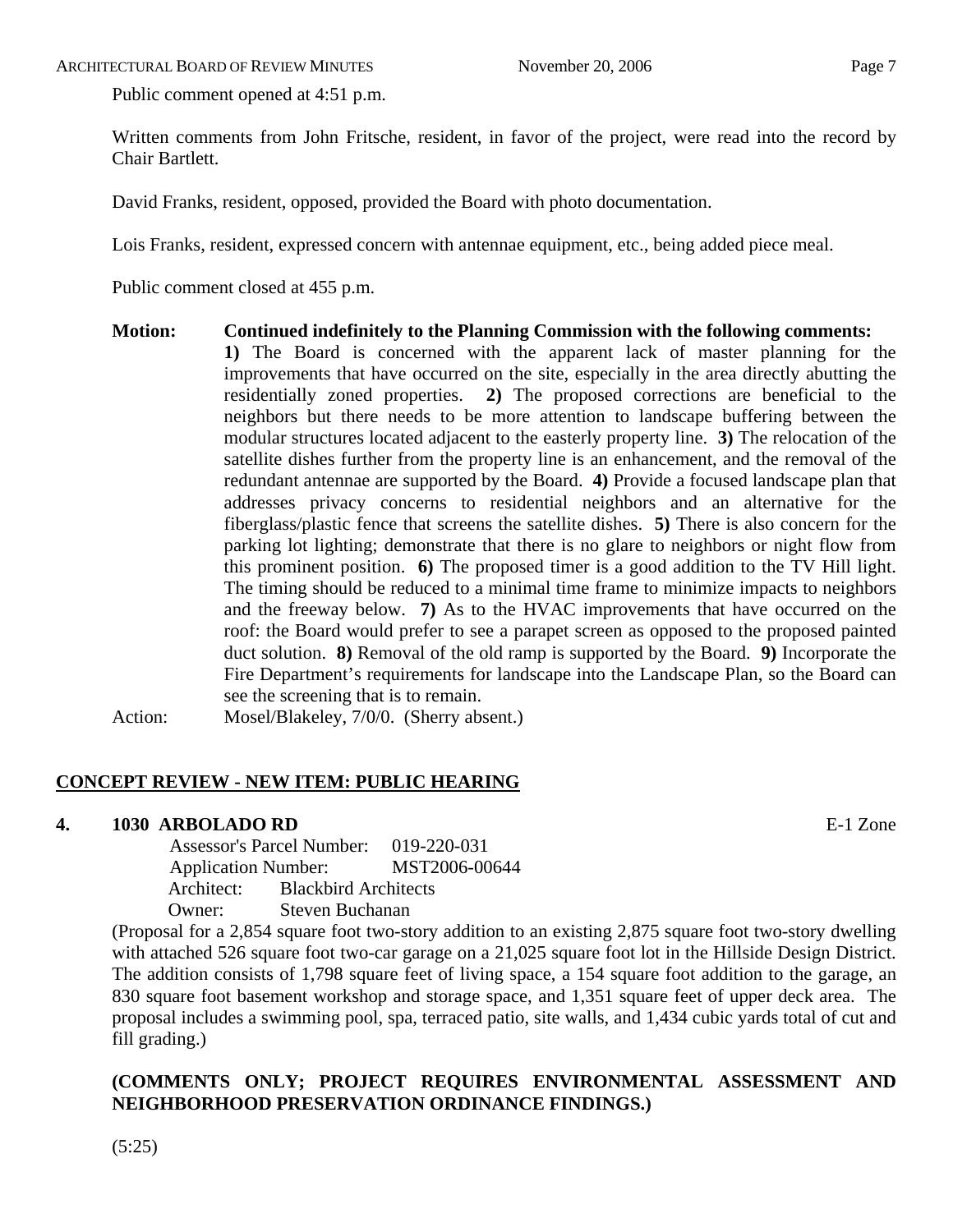Public comment opened at 5:44 p.m.

Chair Bartlet read written comments provided by Marilyn McCarty, opposed, into the record.

Robert Davis, resident, expressed concerned with the size of the addition.

Public comment closed at 5:47 p.m.

**Motion: Continued indefinitely to the Consent Calendar with the following comments: 1)** Ready for Preliminary Approval. Preliminary Approval with Neighborhood Preservation Ordinance findings can be made at Consent Calendar. (corrected 1/2/07) **2)** Neighborhood Preservation Ordinance findings can be made on Consent Calendar. **3)** The proposed addition is in keeping with the existing architecture in its mass, bulk, and scale; it is well integrated into the site and hidden from public view by the existing approved building. **4)** Provide high-quality materials and a landscape plan when returning on Consent Calendar. **5)** Provide a plan that includes pool fencing. **6)** Provide roof material samples.

# Action: Mudge/LeCron, 7/0/0. Motion carried. (Sherry absent.)

# **CONCEPT REVIEW - NEW ITEM: PUBLIC HEARING**

#### **5. 904 CAMINO VIEJO RD** A-2 Zone

|                            | <b>Assessor's Parcel Number:</b> | 015-060-048   |
|----------------------------|----------------------------------|---------------|
| <b>Application Number:</b> |                                  | MST2006-00652 |
| Owner:                     | <b>Christine Garvey</b>          |               |
| Architect:                 | Peter Becker                     |               |

(Proposal to convert an existing 529 square foot detached two-car garage into an accessory building with a half bath, construct a new 598 square foot attached two-car garage, and remodel interior living space. The project is located on a 6.6 acre parcel in the Hillside Design District. A modification is requested for accessory space to exceed 500 square feet.)

# **(COMMENTS ONLY; PROJECT REQUIRES ENVIRONMENTAL ASSESSMENT, NEIGHBORHOOD PRESERVATION ORDINANCE FINDINGS AND STAFF HEARING OFFICER APPROVAL FOR A MODIFICATION.)**

 $(5:50)$ 

Present: Peter Becker, Architect.

**Motion: Continued indefinitely to the Staff Hearing Officer, return on Consent Calendar if there are no significant changes, with the following comments: 1)** The new attached garage addition is well conceived. **2)** The new accessory structure is aesthetically pleasing. Action: Wienke/LeCron, 7/0/0. Motion carried. (Sherry absent.)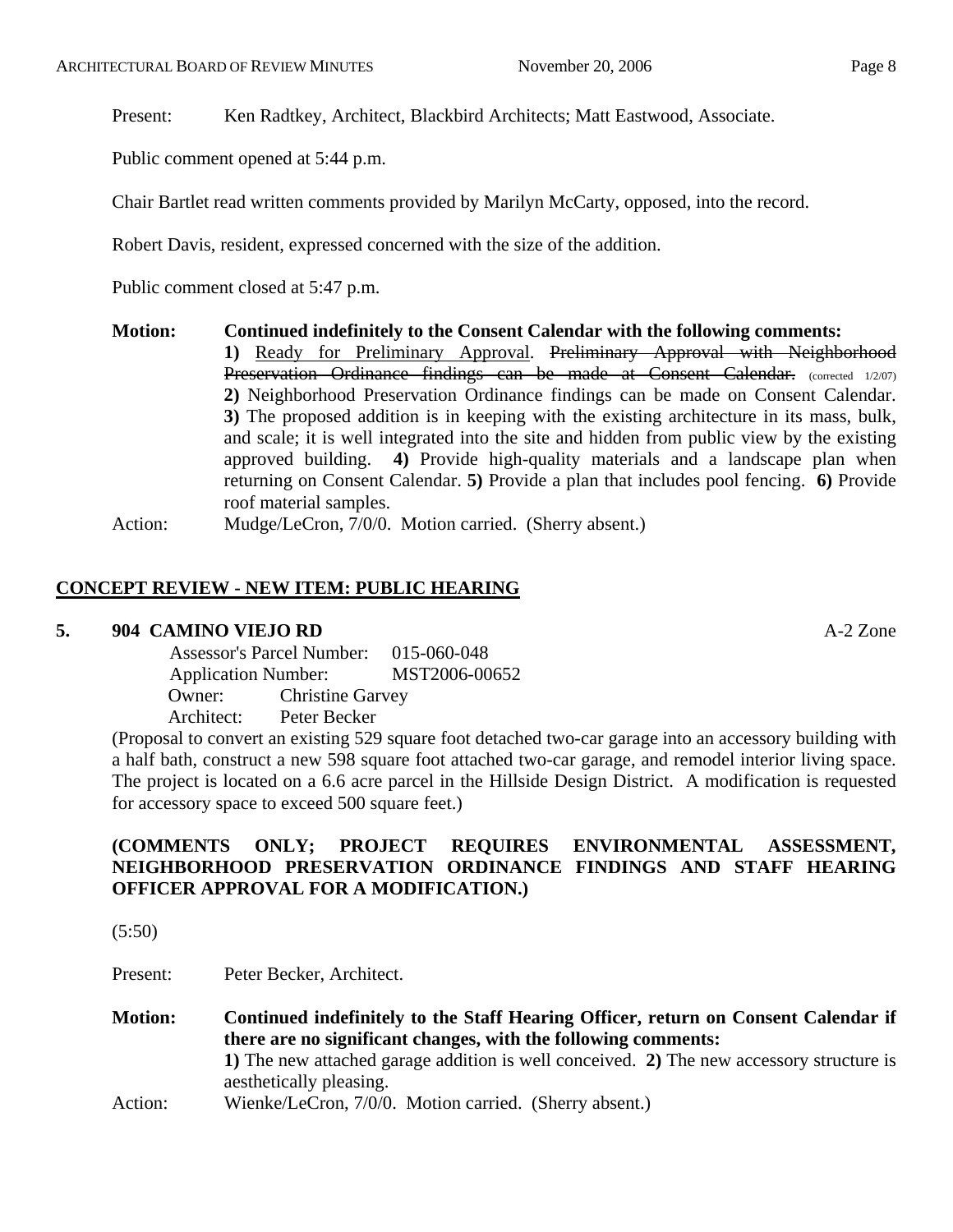**\*\*\*\*\*\*\*\*\*\*\*\*\*\*\* THE BOARD RECESSED FROM 6:12 P.M. UNTIL 6:47 P.M. \*\*\*\*\*\*\*\*\*\*\*\*\*\*\*** 

#### **CONCEPT REVIEW - NEW ITEM: PUBLIC HEARING**

#### **6. 516 & 518 W. LOS OLIVOS ST.** R-3 Zone

 Assessor's Parcel Number: 025-160-015 Application Number: MST2006-00648 Owner: Thomas and Alma Powell Family Trust Owner: Bruce Burke

(Proposal to convert two existing one-story single-family residences to condominium units on a single 8,348 square foot parcel. The proposal includes remodeling the exteriors of the structures, an addition of 182 square feet for the 1,196 square foot unit to the rear of the parcel, and a 108 square foot addition for the 1,260 square foot unit at the front of the parcel. Parking would be provided by a new attached 342 square foot attached carport for the rear unit and a new 180 square foot one-car carport and one uncovered space for the front unit. Modifications are requested for the two-car carport to encroach into the required interior-yard and for additions of both structures to encroach into the required interioryard.)

# **(COMMENTS ONLY; PROJECT REQUIRES ENVIRONMENTAL ASSESSMENT AND STAFF HEARING OFFICER APPROVAL FOR A CONDOMINIUM CONVERSION.)**

(6:47)

Present: Bruce Burke, Owner/Designer/Contractor.

Staff comment: Kathy Frye, Project Planner, reported that during a site visit last week staff saw that work was being performed that might require ABR approval, and that window modifications on the east elevations are not included in the current application but are shown on the plans.

Public comment opened at 7:06 p.m., and as no one wished to speak, public comment closed at 7:06 p.m.

#### **Motion: Continued indefinitely to the Full Board with the following comments:**

**1)** The applicant is to provide accurate plans that clearly depict the intended improvements, and provide clarity of the proposed materials. **2)** Provide drawings that accurately depict the proposed trash areas and pedestrian paths (especially to the rear unit), and approved vehicle clearances. **3)** There are numerous modification requests that appear to have aesthetic impacts on the neighborhood, indicative of an over ambitious plan for the lot. **4)** Provide the proposed architectural materiality details on the plans. **5)** Provide landscape details, especially in the front yard portion of the project. Explore opportunities for street trees in the front. **6)** The applicant is to review the site vehicular circulation with the Transportation Department. **7)** There is concern that the electric meter locations are facing the street. **8)** The applicant is to enumerate the number of modifications when returning to Full Board.

Action: Wienke/LeCron, 7/0/0. Motion carried. (Sherry absent.)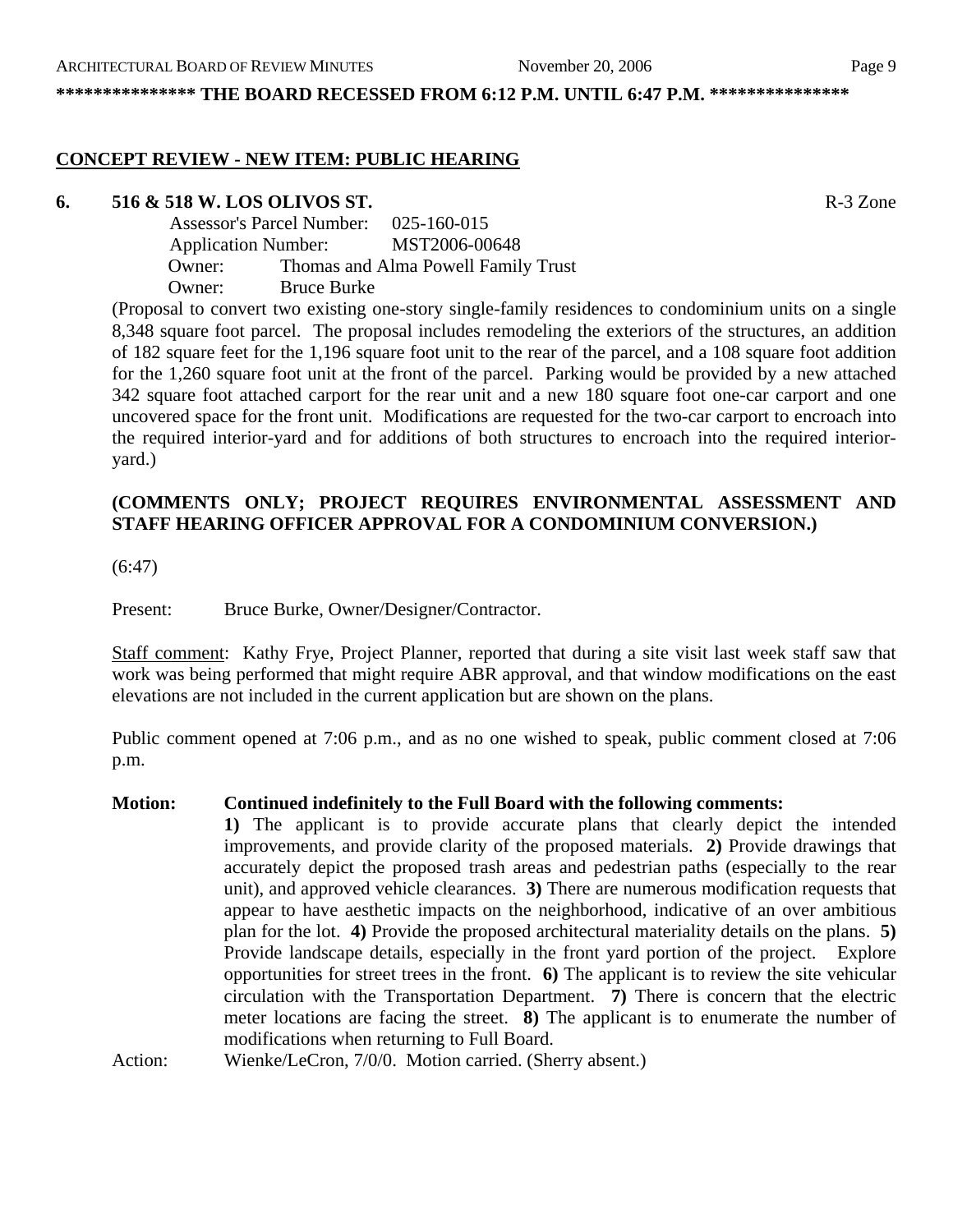# **CONCEPT REVIEW - CONTINUED ITEM**

#### **7. 2230 CLIFF DR** E-3 Zone

 Assessor's Parcel Number: 041-252-071 Application Number: MST2006-00303 Owner: Jory Teri and Seth Geiger Applicant: Douglas Keep

(Proposal for a new two-story 2,444 square foot single-family residence and 558 square foot two-car garage on a 5,428 square foot lot. There is an existing non-conforming duplex spanning the property line between this parcel and the adjacent parcel. The proposal includes demolition of the half of the duplex on this parcel with the other half of the duplex to remain on the adjacent parcel. Also proposed is 128 cubic yards of cut and fill grading on the site and landscaping changes in the parkway on Fellowship Road. A modification is requested to provide the required open-yard area in the front-yard setback.)

#### **(Third Concept Review.)**

# **(COMMENTS ONLY; PROJECT REQUIRES NEIGHBORHOOD PRESERVATION ORDINANCE FINDINGS AND STAFF HEARING OFFICER APPROVAL FOR A MODIFICATION.)**

(7:15)

Present: Douglas Keep, Applicant.

Public comment opened at 7:25 p.m.

Bob Pietsca, resident, stated his concern with the project's lack of open space.

A letter from Gary and Laurie McGill, residents, expressed concern with the mass, bulk and scale of the project, was read into the record by Chair Bartlett.

Public comment closed at 7:28 p.m.

Straw vote: How many members support the open yard modification ratio? 4/2/1. Mudge abstained.

- **Motion: Continued 2 weeks to the Full Board with the following comments:** 
	- **1)** The Board finds the reduction and the restudy of the architectural forms to be moving in the right direction; however, the majority of the Board finds that the mass, bulk, and scale need further relief. **2)** The porch offsets are too shallow in depth to appear genuine. **3)** The Board likes the notion of the apparent second story attic with dormers. **4)** Restudy simplifying the double gambrel roof expression on the west elevation, to make the second story windows appear more as dormer windows. **5)** Present more depth to the entry porch and the south facing porch (facing Cliff Drive). **6)** Further increase the amount of open space beyond the setback lines. **7)** Provide additional landscaping on both street frontages, including street trees and landscape in the parkway areas to further enhance the apparent front yard experience on both streets.
- Action: Manson-Hing/Wienke, 7/0/0. Motion carried. (Sherry absent.)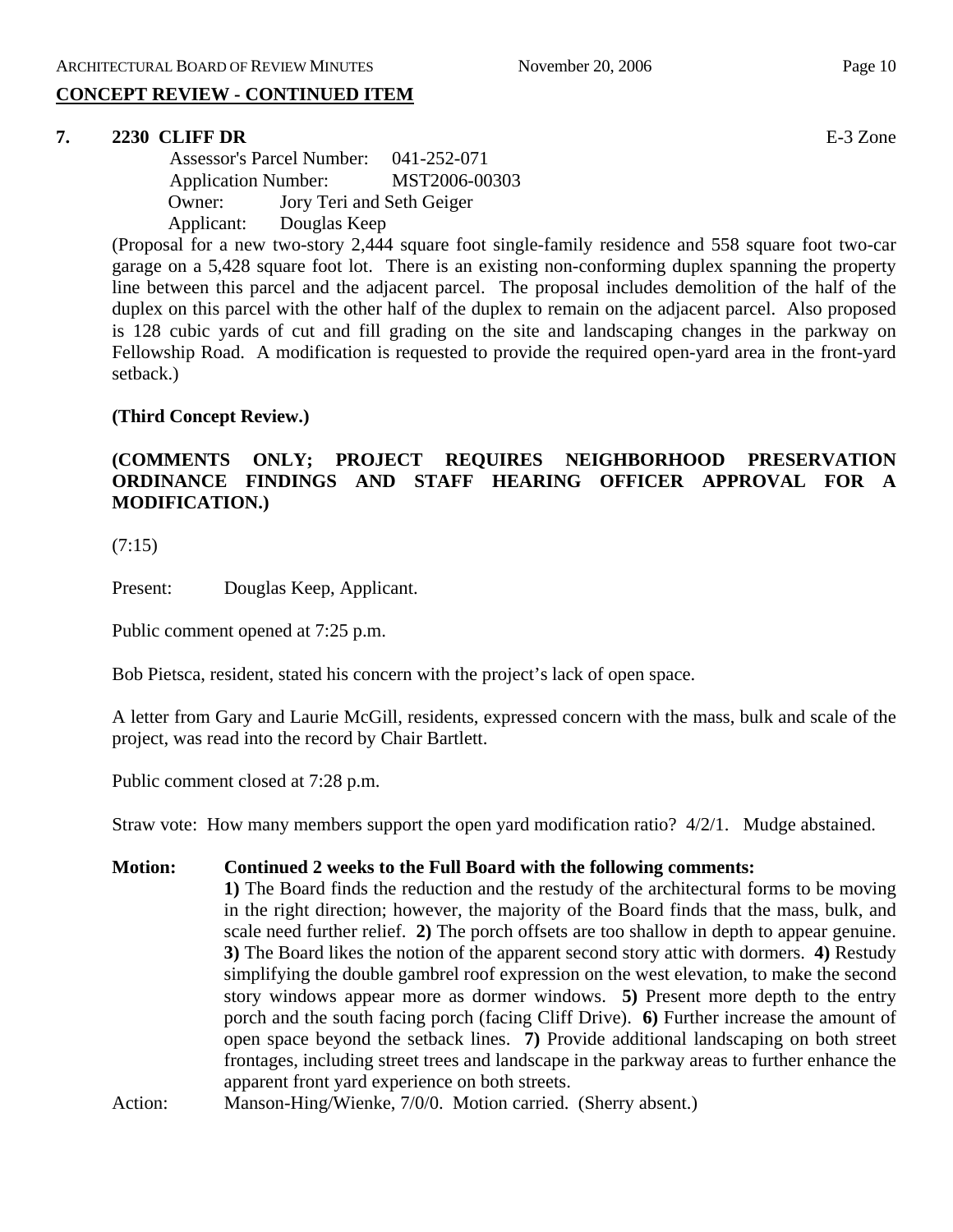# **CONCEPT REVIEW - CONTINUED ITEM**

#### **8. 2515 MEDCLIFF RD** E-3/SD-3 Zone

 Assessor's Parcel Number: 041-330-036 Application Number: MST2006-00368 Owner: Gary Caesar Architect: James LeCron

(Proposal for additions and remodeling for an existing 1,348 square foot single-family residence. The project consists of a 339 square foot first-floor addition, a new 1,576 square foot second-story, and a 404 square foot two-car garage, resulting in a 3,667 square foot residence, including garage. Modifications are requested for encroachment of additions and window changes in the required interior-yard. The project is located on a 15,469 square foot lot in the Hillside Design District as well as the Appealable Jurisdiction of the Coastal Zone. Planning Commission approval of a Coastal Development Permit is requested.)

#### **(Second Concept Review.)**

**(COMMENTS ONLY; PROJECT REQUIRES ENVIRONMENTAL ASSESSMENT, NEIGHBORHOOD PRESERVATION ORDINANCE FINDINGS AND PLANNING COMMISSION APPROVAL FOR A COASTAL DEVELOPMENT PERMIT AND MODIFICATIONS.)** 

(8:03)

Present: James LeCron, Architect.

#### **Motion: Continued indefinitely to the Consent Calendar for Preliminary and Final Approval with the following comments:**

**1)** The Board carried comments #'s 1, 2, and 4 from the minutes of October 9, 2006**\***: \*1. The proposed second-story addition above the first-floor envelope is an appropriate solution for the site; \*2 The style of architecture is in keeping with the beach bluff location (omitted 2a-2e); \*4. Provide high quality detailing for garage doors and other elements when project returns. **2)** The requested modification is technically minor in nature, given that it follows the existing building envelope on the side property line. **3)** Restudy the proportion and sizes of window openings, especially above the garage. **4)** The Board finds that the redesigned front porch and entry are improvements over the prior scheme.

Action: Mudge/Manson-Hing, 6/0/0. Motion carried. (LeCron stepped down. Sherry absent.)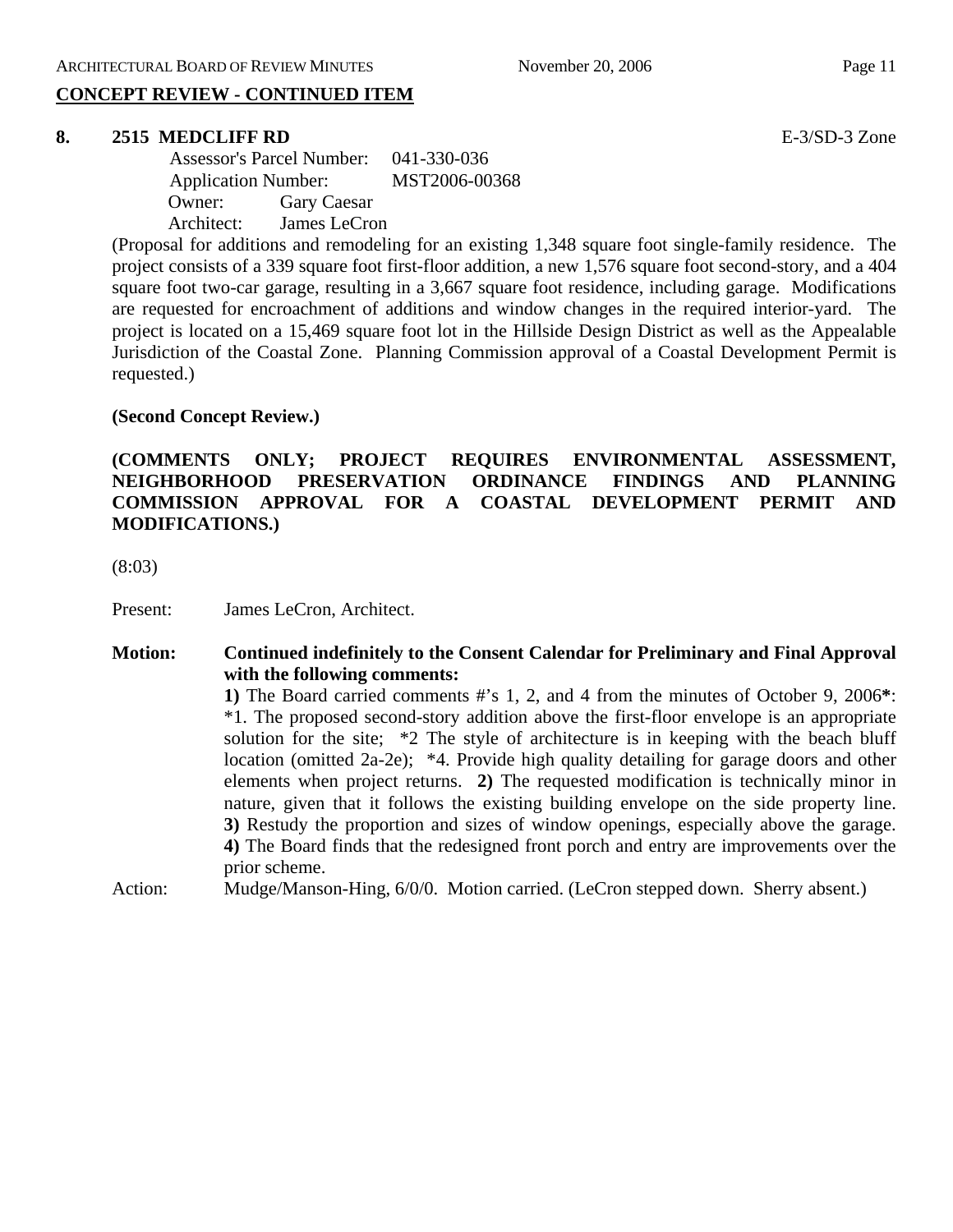# *CONSENT CALENDAR*

# **REVIEW AFTER FINAL**

#### **A. 3535 STATE ST** C-P/SD-2 Zone

Assessor's Parcel Number: 051-053-001 Application Number: MST2006-00275 Owner: Ontare Land Partners LP Architect: Lenvik & Minor

(Proposal for a 180 square foot equipment enclosure to the rear of an existing 1,250 square foot commercial building. Also proposed are two trellises and an entry awning, new exterior paint.)

# **(Review After Final for revised lighting and photometric plan.)**

Continued indefinitely at the applicant's request.

# **REFERRED BY FULL BOARD**

# **B. 327 N VOLUNTARIO ST** R-2 Zone

Assessor's Parcel Number: 031-372-009 Application Number: MST2005-00488 Owner: Jeanette Padilla Architect: Robert Stamps

(Proposal to construct an 862 square foot two-story addition to an existing 885 square foot one-story residence, replace the existing 424 square foot non-permitted carport with a new 441 square foot two-car garage and relocate the entry of the existing 884 square foot second residence at the rear of the lot on a 7,500 square foot lot. Two additional uncovered parking spaces are proposed.)

#### **(Final Approval is requested.)**

Final Approval as noted on sheets 1 and 10.

# **REFERRED BY FULL BOARD**

#### **C. 644 CALLE RINCONADA** E-3/SD-2 Zone

Assessor's Parcel Number: 053-063-010 Application Number: MST2006-00111

Owner: Kenneth & Jane Hahn, Family Trust 1

(Proposal to add a second-story to an existing 1,703 square foot one-story, single-family residence. The project includes demolition of 156 square feet on the first floor, addition of 626 square feet of living space on the first and second floors, and 270 square feet of garage space for a second car. The resulting two-story single-family residence will total 2,443 square feet. A modification is requested for encroachment of the garage into the interior yard setback.)

# **(Modification approved on September 27, 2006. Final Approval is requested.)**

Continued indefinitely back to Consent Calendar for Final Approval.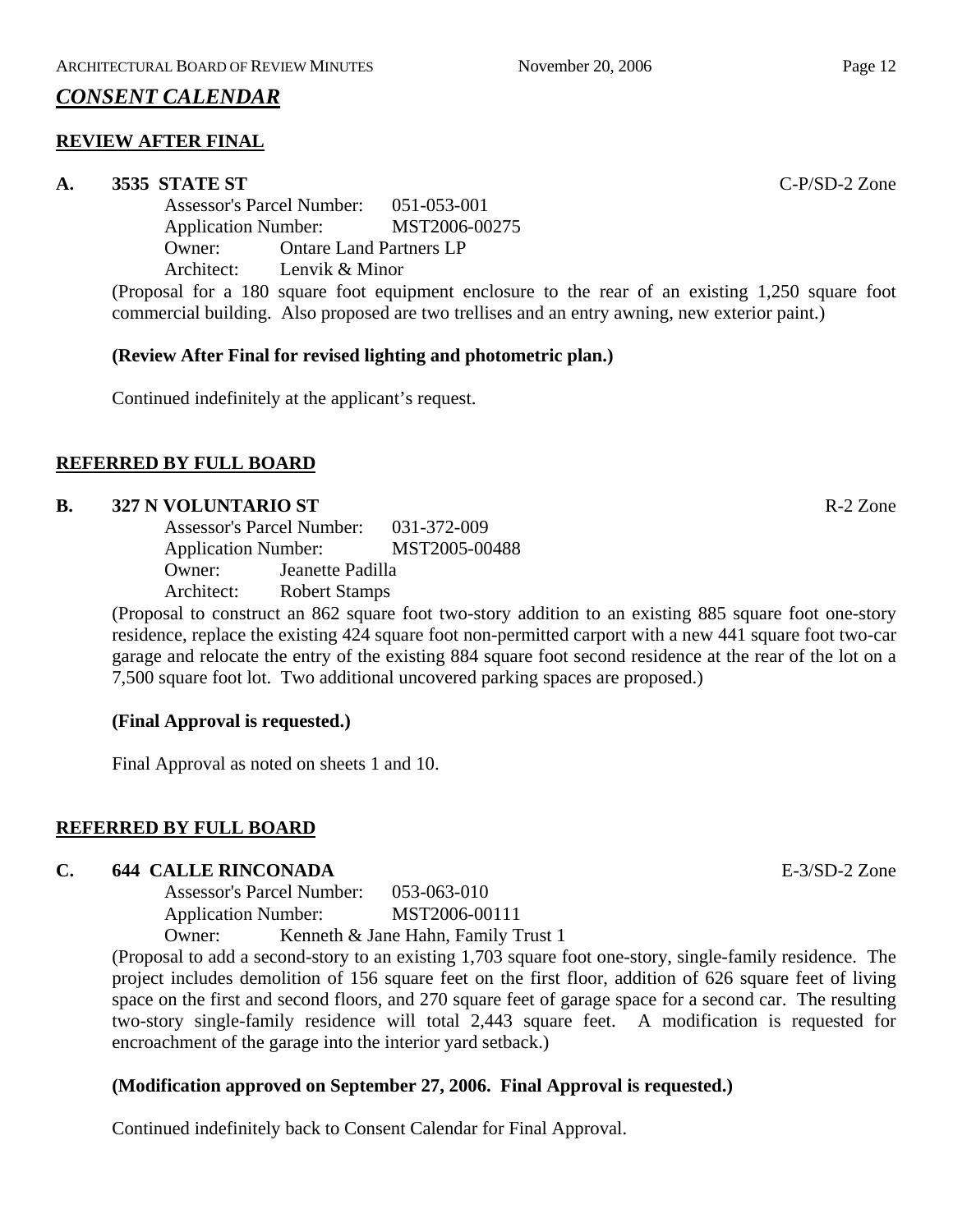#### **REFERRED BY FULL BOARD**

#### **D. 254 SANTA CATALINA** E-3/SD-3 Zone

Assessor's Parcel Number: 045-161-030 Application Number: MST2006-00233 Owner: Ben Juricek and Alison De Lorenzo Architect: Mark Wienke

(Proposal for a 1,506 square foot, two-story addition to an existing 1,028 square foot one-story singlefamily residence on a 6,000 square foot lot. The proposal includes a 238 square foot addition to the existing attached 244 square foot garage. 20 cubic yards of grading outside the building footprint is proposed. The project is located in The Non-Appealable Jurisdiction of the Coastal Zone and requires a Coastal Exclusion. )

#### **(Final Approval is requested.)**

Final Approval contingent upon approval of Coastal Exclusion.

# **CONTINUED ITEM**

#### **E. 1703 SANTA BARBARA ST** R-2 Zone

Assessor's Parcel Number: 027-111-008 Application Number: MST2006-00454 Owner: Santa Barbara-Valerio, LLC Agent: Brian Nelson

(Proposal to convert an existing 2,658 square foot two-story duplex to a single-family residence. The project includes exterior remodeling, a 358 square foot two-story addition, interior alterations, an elevator, and site and landscape improvements on the 6,116 square foot lot. The existing attached twocar garage will be retained. Modifications are requested for work to encroach into three setbacks and into the required open yard area.)

#### **(Modifications approved November 15, 2006. Preliminary Approval is requested.)**

# **(PROJECT REQUIRES NEIGHBORHOOD PRESERVATION ORDINANCE FINDINGS.)**

Final Approval of the project with the finding that the Neighborhood Preservation Ordinance criteria have been met as stated in Subsection 22.68.060 of the City of Santa Barbara Municipal Code. The applicant is to return in one week with colors and materials.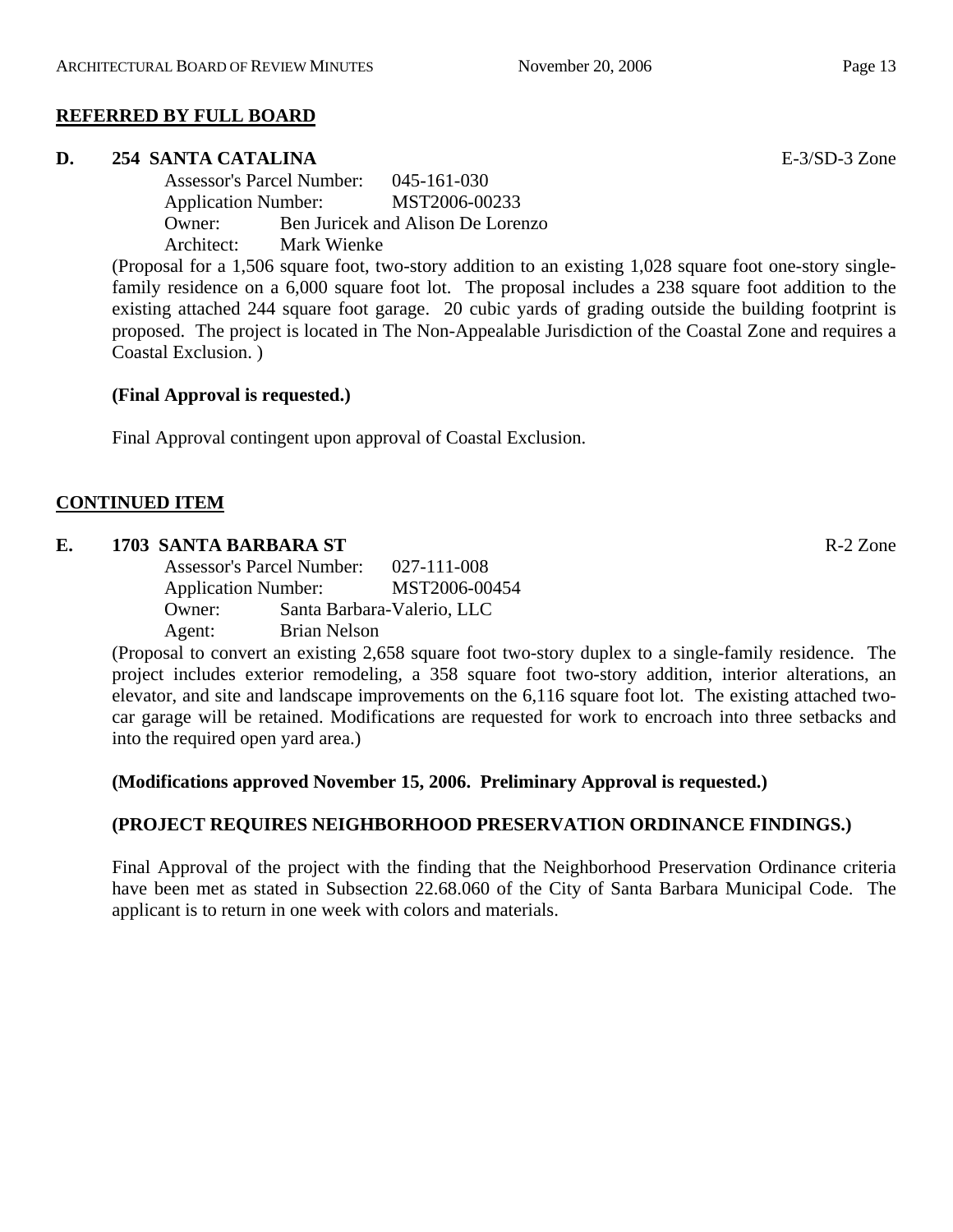# **NEW ITEM**

#### **F. 1499 SYCAMORE CANYON RD** A-1 Zone

Assessor's Parcel Number: 019-320-013 Application Number: MST2006-00674

Owner: Wolfgang Moelleken

(Proposal to approve new driveway paving, a 6 feet high "as-built" stucco wall approximately 80 linear feet long with a maximum height not to exceed six feet and two sets of wrought iron entry gates on a 28,373 square foot lot in the Hillside Design District.)

# **(PROJECT REQUIRES ENVIRONMENTAL ASSESSMENT AND NEIGHBORHOOD PRESERVATION ORDINANCE FINDINGS.)**

Continued indefinitely with the comments that the fence and gate mechanisms are to be installed on the private side of the fence or screened from public view, and the applicant is to verify the location of post shown over the property line.

# **NEW ITEM**

# **G. 519 DE LA VINA ST** R-3/R-4 Zone

Assessor's Parcel Number: 037-161-011 Application Number: MST2006-00668 Owner: Edward Fuller Applicant: Roger Eggers

(Proposal to abate violations per ENF2006-00569 which will include removal of illegal room at rear kitchen doors, removing the rear deck and stairs and constructing a new 75 square feet rear porch and access stairs and the removal of the illegal storage rooms in the side yard setback. The property is an 8,733 square foot lot developed with a single-family residence in the front and a duplex in the rear.)

#### **(COMMENTS ONLY; PROJECT REQUIRES ENVIRONMENTAL ASSESSMENT.)**

Continued indefinitely back to Consent Calendar. Ready for Preliminary Approval.

#### **NEW ITEM**

#### **H. 3343 STATE ST** C-P/SD-2 Zone

|  | <b>Assessor's Parcel Number:</b><br><b>Application Number:</b> |  | 051-063-004<br>MST2006-00678 |  |  |
|--|----------------------------------------------------------------|--|------------------------------|--|--|
|  |                                                                |  |                              |  |  |
|  | Owner:                                                         |  | Harz Family Trust, 1/6/05    |  |  |
|  | Applicant:                                                     |  | Steve Llebaria               |  |  |
|  | <b>Business Name:</b>                                          |  | Via Maestro 42               |  |  |
|  |                                                                |  |                              |  |  |

(Proposal for a retractable awning on the store front of Via Maestra 42 to project 8 feet from the wall and to be approximately 30 feet long to provide a covered outdoor dining area.)

# **(PROJECT REQUIRES ENVIRONMENTAL ASSESSMENT.)**

Continued one week back to Consent Calendar.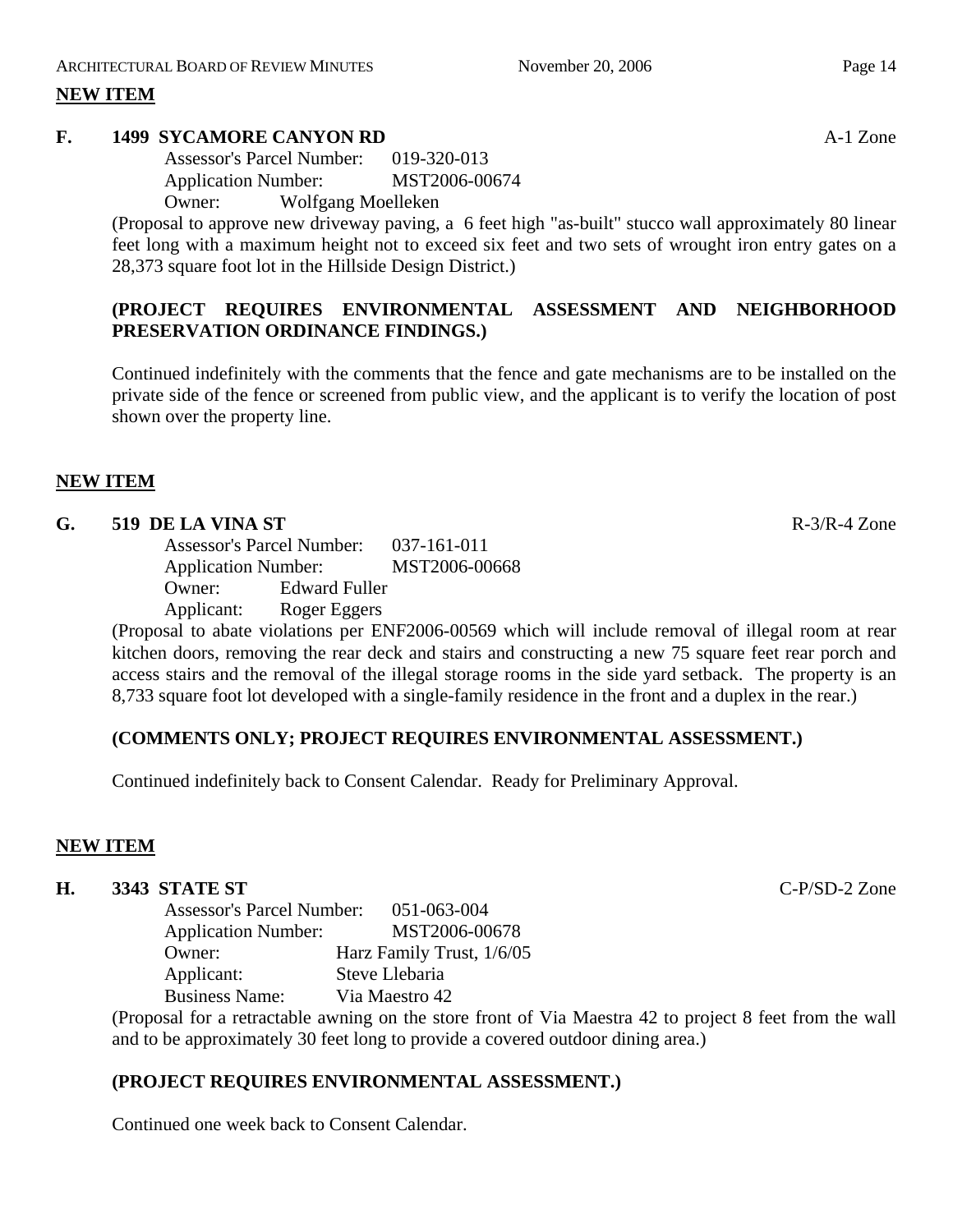#### **NEW ITEM**

#### **I. 1325 W MOUNTAIN DR** A-1 Zone

Assessor's Parcel Number: 021-050-027 Application Number: MST2006-00679

Owner: Grant and Therese Gibson

(Proposal to re-instate approval under MST2000-00625 for a new two-car carport and request for approval of an "as-built" detached straw-bale accessory building of 648 square feet on a property currently developed with an 800 square foot, two-story residence on a 1.89-acre lot located in the Hillside Design District.)

# **(PROJECT REQUIRES NEIGHBORHOOD PRESERVATION ORDINANCE FINDINGS.)**

Final Approval as submitted with the finding that the Neighborhood Preservation Ordinance criteria have been met as stated in Subsection 22.68.060 of the City of Santa Barbara Municipal Code.

#### **NEW ITEM**

# **J. 17 S MILPAS ST** C-P Zone

Assessor's Parcel Number: 017-171-024 Application Number: MST2006-00650 Owner:  $S \& P$  Investments

Architect: Paul Poirier

(Proposal for site improvements consisting of new railings, shopping cart corrals and landscaping in the existing parking lot for the Santa Barbara Plaza shopping center.)

#### **(PROJECT REQUIRES ENVIRONMENTAL ASSESSMENT.)**

Continued indefinitely at the applicant's request.

#### **CONTINUED ITEM**

#### **K. 3475 MARINA DR** A-1/SD-3 Zone

Assessor's Parcel Number: 047-022-003 Application Number: MST2000-00300 Owner: Stephen and Marianne Blick Architect: Karl Eberhard Landscape Architect: Sam Maphis

(Proposal to construct a new 5,520 square foot, one-story residence with an attached three-car garage, new swimming pool and tennis court on a vacant 58,830 square foot lot.)

**(Review after Final for change in wall height along Cliff Drive from 6' to no more than 8' at various spots along the street to coincide with natural grade.)** 

# **(PROJECT REQUIRES SUBSTANTIAL CONFORMANCE DETERMINATION WITH PLANNING COMMISSION RESOLUTION NO. 040-00.)**

Referred to the Full Board meeting of November 27, 2006.